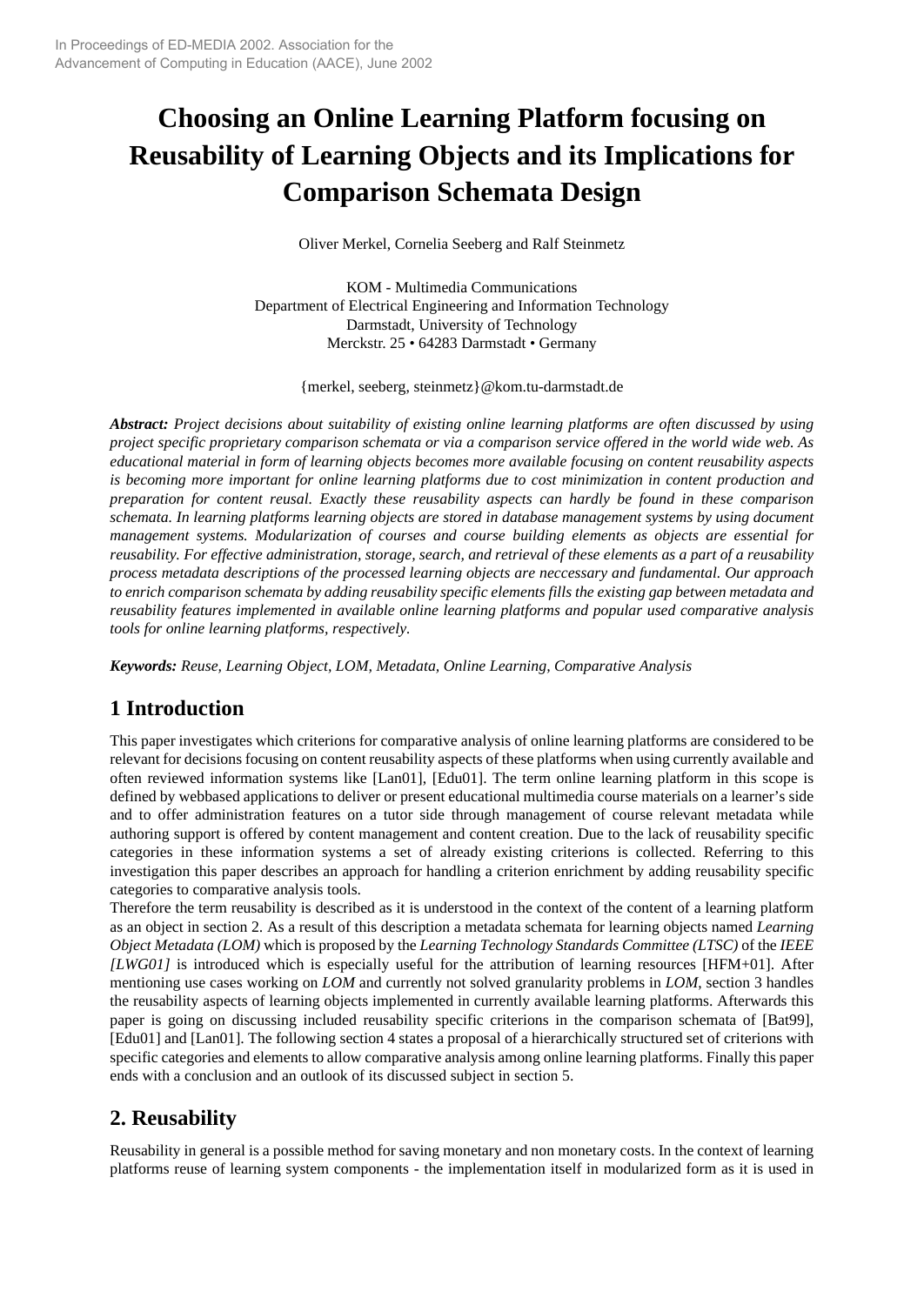different online courses - or its content can be established. While modularized configurable implementation is a well solved problem in recent online learning platforms like *Lotus Learning Space* by *Mindspan Solutions*<sup>1</sup> , *Netcoach* by *Orbis Communications*<sup>2</sup> or *Hyperwave eLearning Suite* by *Hyperwave*<sup>3</sup> - e.g. by configuration of hiding or including a chat or a discussion forum to specific courses for online learning platform users - reusing content as learning objects in form of documents, images, other multimedia components or a collection of such components is recently a matter of research [LWG01]. In the scope of this paper reusability has to be understood as reusability of content representing documents or objects as a part of a document in form of educational multimedia material used for testing of knowledge or transfering knowledge to a learner.

Content oriented reuse of course material can be done by copying a selectable collection of course documents in

whole or building templates from formerly used courses - e.g. like it is done in *Lotus Learning Space*, *WebTycho*<sup>4</sup> or *Hyperwave eLearning Suite* which are based on document management systems (DMS) on top of *Lotus Notes / Lotus Domino*, or *Hyperwave*, respectively. At least if content oriented reuse on a more detailed layer is focused, the typical automatically generated metadata of such DMS have to be replaced by more abstract and learning specific metadata schemata.

### **2.1 Knowledge Representation through LOM**

To describe a coherent context of a complete reusable unit in [LWG01] the term learning object is used. The metadata of a learning object *LOM* is the information about this object. When storing learning objects in local or distributed repository systems, this metadata can be used to provide effective retrieval, management, transfer, and use of learning objects, e.g. from a repository system into a course context, by working on the corresponding *LOM* entries instead analysing the content of a learning object. Beside that additional metadata information which is not part of the learning object itself can be stored in LOM. Consequently, the result of the use of metadata is a reduction of coststhrough reusability of the described learning objects while facilitating the maintainance of learning objects. *LOM* offers data elements and a structure for these data elements to describe metadata of a learning object. It contains nine main categories of metadata elements representing information about the related learning object as described in [LWG01].

Since other metadata schemata like those from *ARIADNE*<sup>5</sup> - a consortium of 20 European universities and 5 international corporations - provide mappings to *LTSC*<sup>6</sup> 's *LOM* and the *IMS*<sup>7</sup> *(Instructional Management System)* metadata specification model which is compliant with *LOM* [MBG+01], the relevance of *LOM* is becoming increasingly fundamental for online learning platforms.

## **2.2 Retrieval and Repository Administration**

In online learning platforms working on top of a DMS the automatically generated metadata can be used and often is used on its own to establish the administration of learning documents. A more detailed access to learning resources on a sub-document layer results in the need of adding an additional metadata schemata, if comfortable retrieval mechanisms for learning objects should be realized.

So the learning platform repositories should consist of a content repository separated from the metadata repository. Retrieval is done through explicit usage and search on metadata which references other metadata or its represented learning object.

# **2.3 Granularity**

As mentioned before it is of enormous importance, if either reuse should be done on a document oriented layer or on a sub-document layer inside the DMS environment of a learning platform, too, because in a DMS accessibility of documents is fundamental, but accessibility of element parts of a documentis usually not supported by the DMS without programmatical effort. Furthermore it can easily be seen that metadata descriptions of more detailed reusable content compared to a document level can also be used on higher non detailed abstraction levels.

- 1. URL: http://www.lotus.com/home.nsf/welcome/learnspace
- 2. URL: http://www.orbis-communications.de/index\_nc.htm
- 3. URL: http://www.hyperwave.de/e/products/els.html
- 4. URL: http://tychousa.umuc.edu
- 5. URL: http://www.ariadne-eu.org
- 6. URL: http://ltsc.ieee.org
- 7. URL: http://www.imsproject.org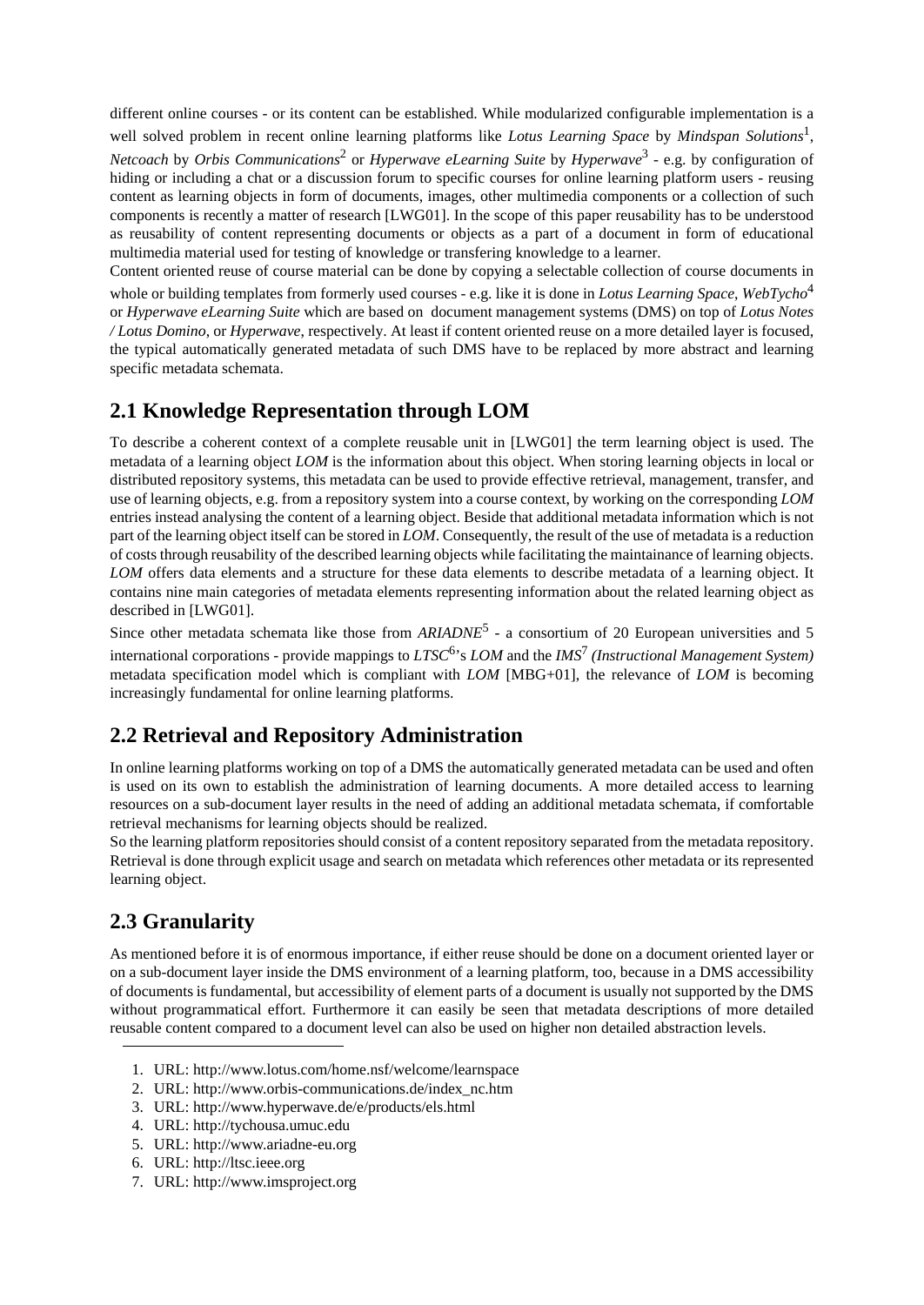For an increased support of this functionality a granularity elementis included in the*LOM* schemata describing the type and abstraction layer of a learning object. One not yet solved problem in*LOM* is thatthis granularity describes a two dimensional area while [LWG01] describes the granularity as a single one dimensional field with no further specification or description about the vocabulary which build the entries for this *LOM* element. The horizontal direction of the granularity represents the type - not format - of the learning object (e.g. explanatory text section of a learning unit or in contrast questionary text of an exam), while the vertical direction of the granularity represents the abstraction layer (e.g. icon, chart, image, explanatory text section, chapter, document, lesson, course; see [HFM+01]).

### **3. Current Situation**

At the moment commercial and non-commercial well-known online learning platforms only attempt to support *IMS* or *IEEE/LOM* or rather announce development of this features in near future [Edu01]. So on the producer and researcher side developers of online learning platforms see the need to support detailed metadata specifications and those features are partly implemented.

The currently available versions of comparison schemata in general do not contain any category named reuse or reusability and only one well referenced comparison schemata [Edu01] contains information regarding metadata in its *general* section.

### **3.1 Learning Platforms**

The following learning platforms were investigated for this paper to see whether they already support any type of metadata for learning objects or whether support is planned or if it is possible to add an own support via a framework or an application programmers interface if existent.

#### **WebTycho**

At the *UMUC* home campus in Adelphi, Maryland, a web-based education delivery system named *WebTycho* has been developed. It is based on *Lotus Notes / Lotus Domino* and due to the replication features of this platform *WebTycho* is offered via several servers located in Germany, Japan, and the United States. *WebTycho* itself is neither freely available nor commercially offered but often counts as a reference system when comparing online learning platforms.

Its current authoring support for reusability of course content offers storing of template objects ranging from whole courses to single documents. Subdocument layer elements reuse has to be done manually. Metadata support beside that of *Lotus Notes / Lotus Domino* is not implemented so far.

#### **Lotus Learning Space**

For practical investigation purposes version 3.5 of the *Lotus Learning Space* was used in this scope. In general the same reusability options like those from *WebTycho* are supported.

Corresponding to [Edu01] *Lotus Learning Space* version 4.0 allows import of *AICC* courses while *IMS* support is announced. Import and export of course content and course state in XML format is already supported.

Since *Lotus Learning Space* is a database template for *Lotus Notes / Lotus Domino* with partly open course design (partly changeable sources), actors with designer or manager rights in their *Notes* access control list can apply implementation specific changes to the learning platform via *C/C++-API*, *Java-API*, *Lotus Script* and *Lotus Formula Languag*e.

#### **Netcoach**

The *Netcoach* system is implemented in *Lisp* and uses the server's local filesystem as the storage system and repository for all user and course specific data. Courses, exams and user data are stored in different but task immanent files in single *Lisp* structures.

Although this results in a well modularized form, reusability of data is only supported per exporting of courses. Exported data is proprietary so that it can only be imported in *Netcoach* servers again.

*Netcoach* uses its own metadata structure of course content. The current implementation does not offer mappings or imports and exports to other metadata formats.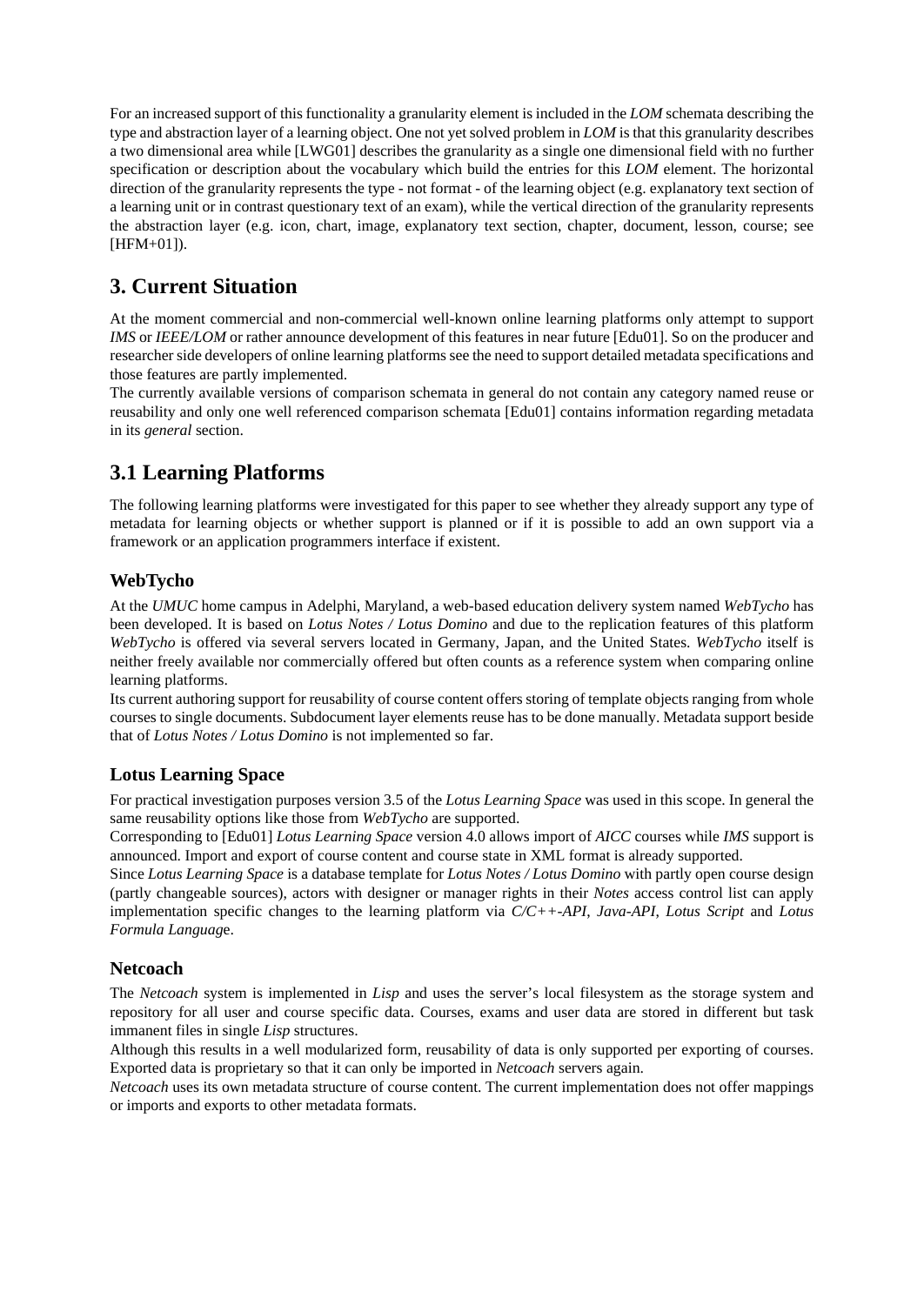#### **Hyperwave eLearning Suite**

The online learning platform *Hyperwave eLearning Suite* is running on top of the *Hyperwave Information Server* which is a document management system which stores its documents in an object relational DBMS (*Hyperwave* recommends *Oracle*). The *Hyperwave Information Server* and its related additional components are developed at the *Technical University Graz, Austria*.

The underlying document management system offers superficial support of metadata while the *Hyperwave eLearning Suite* itself does not support metadata description of learning resources. System immanent development of metadata support or access to course content via an application programmer's interface is supported but results in high efforts.

Direct reuse of courses or course documents above subdocument layer is possible through system functions.

#### **Ilias<sup>1</sup>**

The open source *Ilias* online learning platform is developed at the *University of Cologne, Germany*. It uses a modularized architecture based on *LAMP (Linux, Apache, MySQL, PHP)*. *Ilias* uses a proprietary format named *VRI (Virtual Resource Index)* to refer to the modularized learning objects dynamically. It directly uses this addressing type of learning objects to support reusability.

The *Ilias* metadata system *VRI* is based on the concepts of *IMS, ARIADNE* and *Dublin Core*. This allows direct mappings from *VRI* to these target formats. It is used on the course layer, the learning unit layer, the documents layer, and subdocument layers like pages or page elements of the learning platform contents.

Since *Ilias* version 2.0 XML templates can be used for increased reusability of course content and course properties.

### **3.2 Comparison Schemata**

In [Bat99] Bates suggests an online learning platform comparison schemata named *ACTIONS*. This name is derived from its main comparison categories: Access, Costs, Teaching, Interactivity, Organisational issues, Novelty and Speed. Without classifying a specific online learning platform it can be implied that the reusability criteria costs and speed are influenced in form of *pre-programmed multimedia* and the amount of needed *reprogramming* of course materials when stored in repositories or not. The terms reuse or reusability of learning materials itself are not mentioned. Further aspects that can be treated as content reusage oriented aspects are not discussed.

The *LandOnline* service offered in the world wide web [Lan01] compares different commercial and noncommercial online learning platforms. It is updated and reviewed frequently and its comparison schemata consists of 3 main categories with a total of 15 subcategories containing a total of 62 criterions. At the moment 55 different platforms are reviewed. Regarding the classification of mentioned platforms in reusability contexts the criterion *IMS\_compliance* is the only criterion giving information about learning object reuse.

While *Edutech* is offering a detailed comparison analysis service in general it is superficial regarding reusability. It is updated frequently and compares 108 criterions on 9 learning platforms. Only its *general* section handles all available authoring support with reusability oriented criterions.

The obtained list of the considered criterions with reusability aspects over all mentioned comparison schemata therefore consists of the following elements: *IMS* compliance, standards / metadata support (*IMS, IEEE, AICC*), XML support, programming interfaces, web technology compatibility (compatibility of presented learning objects with common web media types), import / convert existing material, flexible resource pool (for the course developer).

## **4. Adding Reusability Features in Comparison Schemata**

Summarized it can easily be seen and implied that currently offered popular comparative analysis tools do not comply with online learning projects needs when decisions have to be made regarding which online learning platform should be used.

In this section of this paper a proposal is introduced to add reusability features in comparison schemata. The introduced main category of the comparison schemata enrichment is named *reusability* and consists of subsections named *basic*, *learningObject*, and *additional.*

<sup>1.</sup> URL: http://www.ilias.uni-koeln.de/ios/index-e.html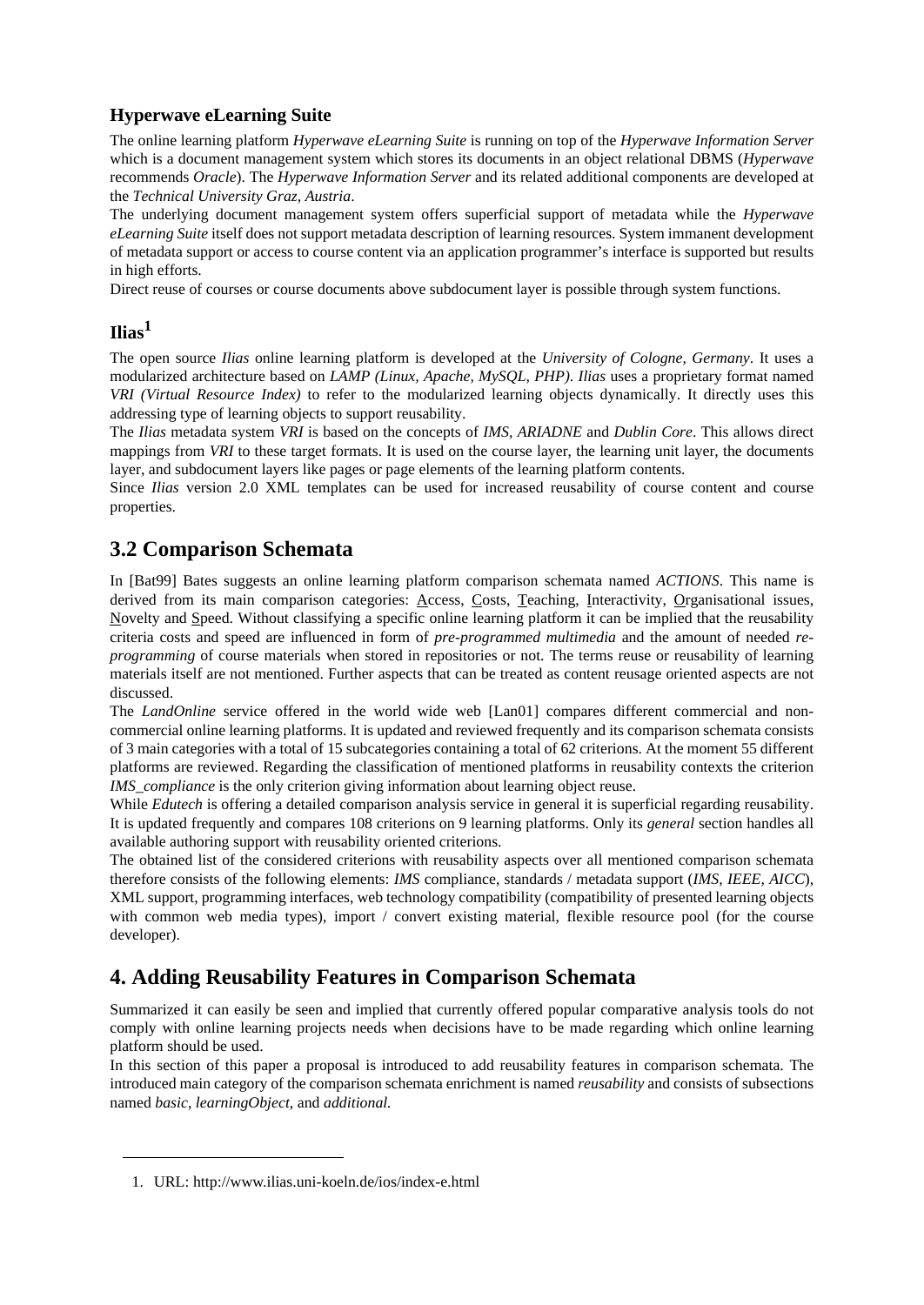The notation follows the rule that a higher section identifier is separated from the included subsection identifier by the separation character '.' (e.g. *reusability.learningObject* means that *learningObject* is a subsection of the category *reusability*).

# **4.1 Fundamental Reusability Specific Criteria**

- **reusability.basic**: Category grouping general information for reusability support.
- **reusability.basic.architecture**: Category describing the general architecture of the online learning platform.
- **reusability.basic.architecture.type**: Data element describing the fundamental type of the online learning platform (e.g. monolithic or modular architecture).
- **reusability.basic.architecture.DMS**: Data element describing the document management system of the online learning platform (e.g. no clean separation in architecture, *Lotus Notes / Lotus Domino*, *Hyperwave Information Server*, *Zope*).
- **reusability.basic.architecture.ServerServerReplication**: Data element decribing if the system provides server-server replication to reuse the same course content at a different location through distribution.
- **reusability.basic.development**: Category grouping developmental aspects of the online learning platform code.
- **reusability.basic.development.systemTemplate**: Data element describing if the online learning platform is a template system as an included application for a DMS (*Lotus Learning Space*, *Webtycho*, *Hyperwave eLearning Suite*) or if it is an encapsulated code (*Netcoach*).
- **reusability.basic.development.sourceCodeAccess**: Data element describing if platform source code is accessible (*Ilias*, *Hyperwave eLearning Suite*, partly available in *Lotus Learning Space*).
- **reusability.basic.development.APIs**: Data element describing which programming languages are supported through APIs.

# **4.2 Learning Object Specific Criteria**

- **reusability.learningObject**: Category grouping learning object specific information.
- **reusability.learningObject.access**: Category grouping information about accessibility of learning objects.
- **reusability.learningObject.access.type**: Data element describing the type of access to a learning object (programmatic through API functions, manually by author through platform function).
- **reusability.learningObject.access.granularity**: Data element describing on which content layer the access of learning objects is supported (course layer, document layer, subdocument layer, element collections, single elements).
- **reusability.learningObject.metadata**: Category describing metadata support.
- **reusability.learningObject.metadata.type**: Data element describing the type of metadata representation in the platform (proprietary, *LTSC LOM*, *ARIADNE*, *IMS Global Learning Consortium*, *Dublin Core*).
- **reusability.learningObject.metadata.version**: Data element describing the version of supported metadata. • **reusability.learningObject.metadata.mappings**: Data element describing which mappings exist to other
- metadata formats. • **reusability.learningObject.metadata.supportLevel**: Data element describing the level of metadata support in the used metadata format (fully, partly, percentage value).
- **reusability.learningObject.metadata.cardinalityType**: Data element describing the number of metadata sets associated to the number of learning objects (1:1, 1:n, m:1, m:n associations).
- **reusability.learningObject.metadata.usage**: Data element describing how metadata is used by the platform (used in retrieval process; import-/export functions).

# **4.3 Additional Criteria**

- **reusability.additional**: Category describing additional criteria with content reusability support.
- **reusability.additional.interoperability**: Data element describing the ability to integrate the platform in an existing computer infrastructure (e.g. to use common webservers, protocols, data standards and programming languages).
- **reusability.additional.contentStorage**: Category describing the platform content storage system.
- **reusability.additional.contentStorage.type**: Data element describing the type of database used (filesystem; proprietary platform build-in; external RDBMS, ORDBMS, XML DB, object-oriented DB).
- **reusability.additional.contentStorage.dataFormat**: Data element describing the format of the stored content (XML, relational tables, proprietary, BLOB, CLOB).